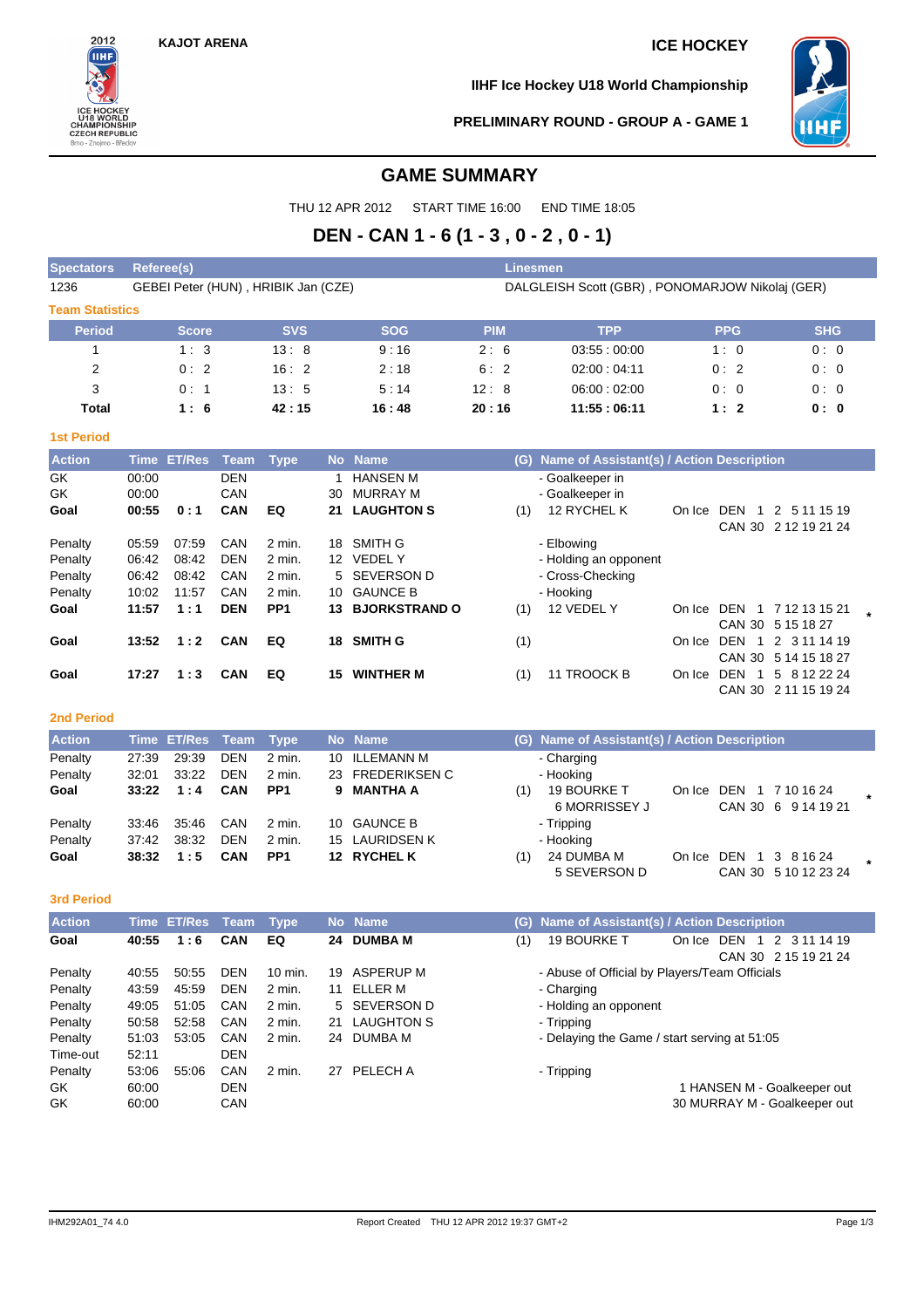

## **IIHF Ice Hockey U18 World Championship**

# **PRELIMINARY ROUND - GROUP A - GAME 1**



### **Goalkeeper Records**

## **Team : DEN - Denmark Team : CAN - Canada**

| No Name                |    | <b>SVS</b> | <b>MIP</b> | Mo Name            | SOG | <b>SVS</b> | <b>MIP</b> |
|------------------------|----|------------|------------|--------------------|-----|------------|------------|
| <b>HANSEN Matthias</b> | 48 | 42         | 60:00      | 30 MURRAY Matt     |     | 15         | 60:00      |
| 25 SORENSEN George     |    |            |            | 29 WHITNEY Brandon |     |            |            |

### **Game Statistics**

| Team: DEN (red)    |                                 |          |          |              |                |                |          |          |       |                |                      |                |           |                |                  |
|--------------------|---------------------------------|----------|----------|--------------|----------------|----------------|----------|----------|-------|----------------|----------------------|----------------|-----------|----------------|------------------|
|                    | <b>Head Coach: HAGEN Morten</b> |          |          |              |                |                |          |          |       |                | <b>Shots on Goal</b> |                |           |                |                  |
| <b>No Pos</b>      | <b>Name</b>                     | G        | A        | P            | <b>PIM</b>     | $FO+$          | FO-      | $FO+/-$  | FO%   | И              | $\overline{2}$       | 3 <sup>2</sup> | <b>OT</b> | <b>TS</b>      | $+/-$            |
| 7 D                | <b>ULDALL Bjorn</b>             | 0        | 0        | 0            | 0              | 0              | 0        | 0        | 0.00  | 0              | 0                    |                |           |                | 0                |
| 10 D               | ILLEMANN Marco +A               | 0        | 0        | 0            | 2              | 0              | $\Omega$ | 0        | 0.00  | 0              | 0                    | $\Omega$       |           | 0              | $\mathbf 0$      |
| $\mathsf{F}$<br>13 | BJORKSTRAND Oliver +A (BP)      |          | 0        |              | $\mathbf 0$    | $\Omega$       | $\Omega$ | 0        | 0.00  | 2              | $\Omega$             | $\Omega$       |           | $\overline{2}$ | $\mathbf 0$      |
| $\mathsf{F}$<br>15 | LAURIDSEN Kristoffer +C         | 0        | $\Omega$ | 0            | $\overline{2}$ | 10             | 19       | -9       | 34.48 | 1              | $\Omega$             | $\overline{2}$ |           | 3              | $-1$             |
| 21 F               | <b>KRISTENSEN Emil</b>          | 0        | $\Omega$ | 0            | $\Omega$       | $\Omega$       | $\Omega$ | $\Omega$ | 0.00  | $\overline{2}$ | $\Omega$             | $\Omega$       |           | $\overline{2}$ | $\mathbf 0$      |
| 2 D                | <b>LINDHOJ Christoffer</b>      | 0        | 0        | 0            | 0              | 0              | 0        | 0        | 0.00  | 0              | 1                    |                |           | 2              | $-3$             |
| D<br>5             | <b>LYOE Rasmus</b>              | 0        | 0        | $\Omega$     | 0              | 0              | $\Omega$ | $\Omega$ | 0.00  | 0              | 0                    | $\Omega$       |           | 0              | $-2$             |
| F<br>11            | <b>ELLER Mads</b>               | 0        | $\Omega$ | $\Omega$     | 2              | 0              |          | $-1$     | 0.00  | 2              | 0                    | $\Omega$       |           | 2              | $-3$<br>$-2$     |
| $\mathsf{F}$<br>14 | <b>AAGAARD Mikkel</b>           | 0        | $\Omega$ | $\Omega$     | $\Omega$       | $\overline{4}$ | 11       | $-7$     | 26.67 | 0              | $\Omega$             | $\Omega$       |           | 0              |                  |
| $\mathsf{F}$<br>19 | <b>ASPERUP Matthias</b>         | 0        | 0        | $\mathbf 0$  | 10             | $\mathbf 0$    | $\Omega$ | $\Omega$ | 0.00  | 0              | $\mathbf 0$          | 0              |           | 0              | $-3$             |
| 3 D                | <b>LARSEN Mads</b>              | 0        | 0        | 0            | 0              | 0              | 0        | 0        | 0.00  | 1              | 0                    | 0              |           | 1              | $-2$             |
| D<br>8             | <b>HERTZBERG Sonny</b>          | 0        | 0        | 0            | 0              | 0              | 0        | 0        | 0.00  | 0              | 0                    | $\Omega$       |           | 0              | $-1$             |
| 12 F               | <b>VEDEL Yannick</b>            | 0        | 1        |              | $\overline{2}$ | $\mathbf 0$    | 0        | 0        | 0.00  | 1              | 0                    |                |           | $\overline{2}$ | $-1$             |
| $\mathsf{F}$<br>22 | <b>MORTENSEN Soren</b>          | 0        | 0        | 0            | $\mathbf 0$    | $\mathbf 0$    | $\Omega$ | 0        | 0.00  | 0              | $\mathbf 0$          | 0              |           | 0              | $-1$             |
| 24 F               | ZORKO Nikolaj                   | $\Omega$ | $\Omega$ | $\Omega$     | $\Omega$       | 5              | 11       | -6       | 31.25 | 0              | 1                    | $\Omega$       |           | 1              | $-1$             |
| 6<br>D             | POVLSEN Magnus                  | 0        | 0        | 0            | 0              | 0              | 0        | 0        | 0.00  | 0              | $\mathbf 0$          | 0              |           | 0              | 0                |
| F<br>16            | <b>BRODERSEN Morten</b>         | 0        | 0        | $\Omega$     | $\mathbf 0$    | 0              | $\Omega$ | 0        | 0.00  | 0              | 0                    | $\Omega$       |           | 0              | $\boldsymbol{0}$ |
| $\mathsf{F}$<br>17 | <b>GADE Nikolai</b>             | 0        | 0        | $\Omega$     | $\mathbf 0$    | 0              | $\Omega$ | 0        | 0.00  | 0              | 0                    | 0              |           | 0              | $\mathbf 0$      |
| $\mathsf{F}$<br>18 | <b>KORSGAARD Lasse</b>          | 0        | 0        | $\Omega$     | 0              | 0              | $\Omega$ | $\Omega$ | 0.00  | 0              | 0                    | $\Omega$       |           | 0              | $\boldsymbol{0}$ |
| 23 F               | FREDERIKSEN Christopher         | $\Omega$ | $\Omega$ | $\Omega$     | $\overline{2}$ | 5              | 6        | $-1$     | 45.45 | 0              | $\Omega$             | $\Omega$       |           | $\Omega$       | $\mathbf 0$      |
| GK                 | <b>HANSEN Matthias</b>          | 0        | 0        | 0            | 0              |                |          |          |       | 0              | 0                    | 0              |           | 0              |                  |
| 25 GK              | <b>SORENSEN George</b>          | 0        | 0        | 0            | 0              |                |          |          |       | 0              | 0                    | 0              |           | 0              |                  |
| Total              |                                 | 1        | 1        | $\mathbf{2}$ | 20             | 24             | 48       | $-24$    | 33.33 | 9              | $\overline{2}$       | 5              |           | 16             |                  |

# **Team : CAN (white)**

| $1$ called $\sqrt{N}$ (write) |                          |   |                |                |                |                |                |          |       |                |                |                |           |                  |             |
|-------------------------------|--------------------------|---|----------------|----------------|----------------|----------------|----------------|----------|-------|----------------|----------------|----------------|-----------|------------------|-------------|
|                               | Head Coach: WALLIN Jesse |   |                |                |                |                |                |          |       |                |                | Shots on Goal  |           |                  |             |
| <b>No Pos</b>                 | <b>Name</b>              | G | A              | P              | <b>PIM</b>     | FO+            | FO-            | $FO+/-$  | FO%   |                | $\overline{2}$ | 3 <sup>2</sup> | <b>OT</b> | <b>TS</b>        | $+/-$       |
| 2 D                           | <b>NURSE Darnell</b>     | 0 | 0              | $\Omega$       | $\Omega$       | 0              | $\Omega$       | 0        | 0.00  | 0              | 1              | 0              |           |                  | $+3$        |
| 10 F                          | <b>GAUNCE Brendan</b>    | 0 | 0              | 0              | 4              | 18             | 8              | 10       | 69.23 | 0              | 0              |                |           |                  | $\mathbf 0$ |
| 12 F                          | RYCHEL Kerby             |   |                | 2              | 0              | 0              | 0              | 0        | 0.00  | 2              | 4              | 2              |           | 8                | $+1$        |
| 23 F                          | <b>REINHART Sam</b>      | 0 | 0              | 0              | 0              | 1              | 4              | $-3$     | 20.00 | 0              | 3              |                |           | 4                | $\mathbf 0$ |
| 24 D                          | <b>DUMBA Matt</b>        |   | 1              | $\overline{2}$ | $\overline{2}$ | $\mathbf 0$    | $\Omega$       | 0        | 0.00  | 0              | 1              | 4              |           | 5                | $+3$        |
| 5 D                           | <b>SEVERSON Damon</b>    | 0 |                |                | 4              | 0              | 0              | 0        | 0.00  | 0              |                | $\Omega$       |           |                  | $+1$        |
| F<br>19                       | <b>BOURKE Troy</b>       | 0 | $\overline{2}$ | 2              | 0              | 1              | $\overline{2}$ | $-1$     | 33.33 | 0              |                | 0              |           |                  | $+3$        |
| F<br>21                       | LAUGHTON Scott (BP)      |   | 0              |                | 2              | 21             |                | 17       | 84.00 | 4              | $\Omega$       | 0              |           | 4                | $+2$        |
| $\mathsf{F}$<br>25            | <b>CARRIER William</b>   | 0 | 0              | 0              | 0              | 0              | 0              | 0        | 0.00  | 0              |                |                |           | $\boldsymbol{2}$ | $\mathbf 0$ |
| 27 D                          | PELECH Adam              | 0 | 0              | $\Omega$       | $\overline{2}$ | $\mathbf 0$    | $\Omega$       | $\Omega$ | 0.00  | $\overline{2}$ | $\mathbf 0$    |                |           | 3                | $+1$        |
| 6 D                           | <b>MORRISSEY Josh</b>    | 0 |                |                | 0              | 0              | 0              | 0        | 0.00  | 0              | 0              | 0              |           | 0                | 0           |
| 7 D                           | <b>STEELE Warren</b>     | 0 | 0              | 0              | 0              | 0              | $\Omega$       | 0        | 0.00  | 2              | $\Omega$       |                |           | 3                | 0           |
| F<br>9                        | <b>MANTHA Anthony</b>    |   | 0              |                | 0              | $\mathbf 0$    | 0              | 0        | 0.00  |                |                | 0              |           | $\overline{2}$   | $\mathbf 0$ |
| 14 F                          | <b>KOSMACHUK Scott</b>   | 0 | 0              |                | 0              | 0              |                | $-1$     | 0.00  | 0              | 2              | 0              |           | $\overline{c}$   | $+1$        |
| 18 F                          | <b>SMITH Gemel</b>       |   | 0              |                | 2              | $\overline{7}$ | 5              | 2        | 58.33 | 2              | 1              | 2              |           | 5                | $+1$        |
| 11 F                          | <b>TROOCK Branden</b>    | 0 |                |                | 0              | 0              | 0              | 0        | 0.00  | 2              |                |                |           | 4                | $+1$        |
| $\mathsf{F}$<br>15            | <b>WINTHER Mike</b>      |   | 0              |                | 0              | $\mathbf 0$    | 0              | 0        | 0.00  |                |                | 0              |           | 2                | $+3$        |
| 29 GK                         | <b>WHITNEY Brandon</b>   | 0 | 0              |                | 0              |                |                |          |       |                | 0              | 0              |           | $\mathbf 0$      |             |
| GK<br>30                      | <b>MURRAY Matt</b>       | 0 | 0              | 0              | 0              |                |                |          |       | 0              | 0              | 0              |           | 0                |             |
| Total                         |                          | 6 |                | 13             | 16             | 48             | 24             | 24       | 66.67 | 16             | 18             | 14             |           | 48               |             |